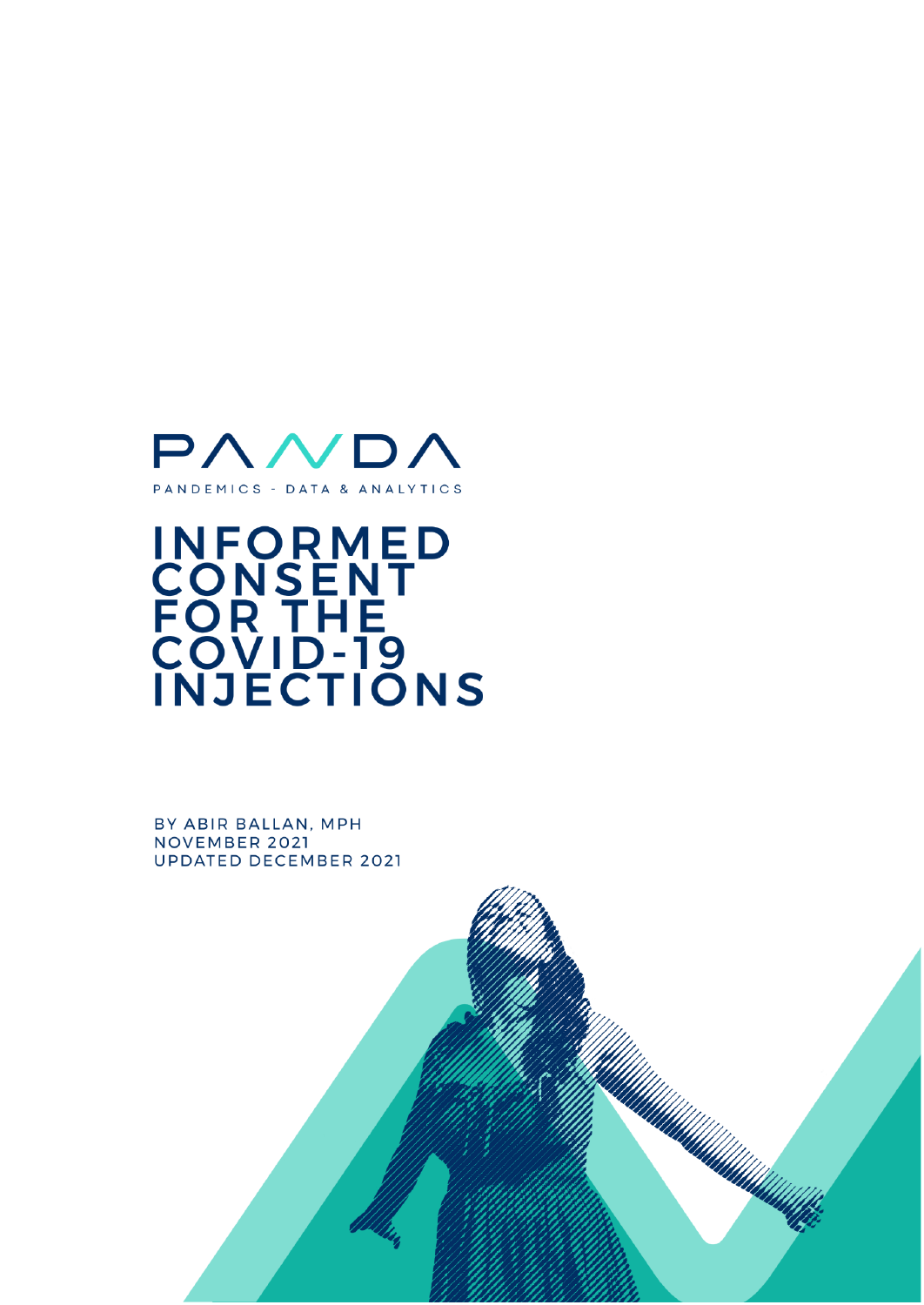# **Recipient Information**

Recipient<br><u>Name</u>

**r** 

| DOB                                                                                                                            |            | Gender   |                                                                                                                 |
|--------------------------------------------------------------------------------------------------------------------------------|------------|----------|-----------------------------------------------------------------------------------------------------------------|
| Weight                                                                                                                         |            | Height   |                                                                                                                 |
| Have you already had Covid-19?<br>Are you experiencing any viral<br>respiratory symptoms today<br>(fever, chills, congestion)? | Yes<br>Yes | No<br>No | If yes, you don't need the<br>Covid-19 injection<br>If yes, you shouldn't get an<br>injection while symptomatic |

| Covid-19 Injection | Date<br>Administered | Manufacturer<br>Name | Adverse<br>Reaction |
|--------------------|----------------------|----------------------|---------------------|
| Dose 1             |                      |                      |                     |
| Dose 2             |                      |                      |                     |
| Dose 3             |                      |                      |                     |
| Dose 4             |                      |                      |                     |
| Dose 5             |                      |                      |                     |
|                    |                      |                      |                     |

## **Medical Conditions**

| <b>Bleeding disorder</b>                                                                                                    | Yes | No           | Taking blood thinners                | Yes                                            | No |
|-----------------------------------------------------------------------------------------------------------------------------|-----|--------------|--------------------------------------|------------------------------------------------|----|
| Immune deficiency                                                                                                           | Yes | No           | Taking steroids                      | Yes                                            | No |
| Severe allergic reaction<br>to any other vaccine<br>previously                                                              | Yes | No           | If yes, provide<br>name of vaccine   |                                                |    |
| Serious allergic reaction<br>to any of the ingredients<br>in the Covid-19 injections<br>(clinician to share<br>ingredients) | Yes | No           | If yes, provide<br>name of ingedient |                                                |    |
| <b>For females</b><br>Pregnant                                                                                              | Yes | No           | <b>Breastfeeding</b>                 | Yes                                            | No |
| <b>Administering clinician section</b><br>Name of person<br>administering injection                                         |     |              |                                      |                                                |    |
| Date of administration                                                                                                      |     |              | Dose #                               |                                                |    |
| Manufacturer                                                                                                                |     | Lot $#$      |                                      | <b>Expiration date</b>                         |    |
| Injection site                                                                                                              |     | Left deltoid | Right deltoid                        |                                                |    |
|                                                                                                                             |     |              |                                      | <b>INFORMED CONSENT:</b> COVID-19 INJECTIONS 1 |    |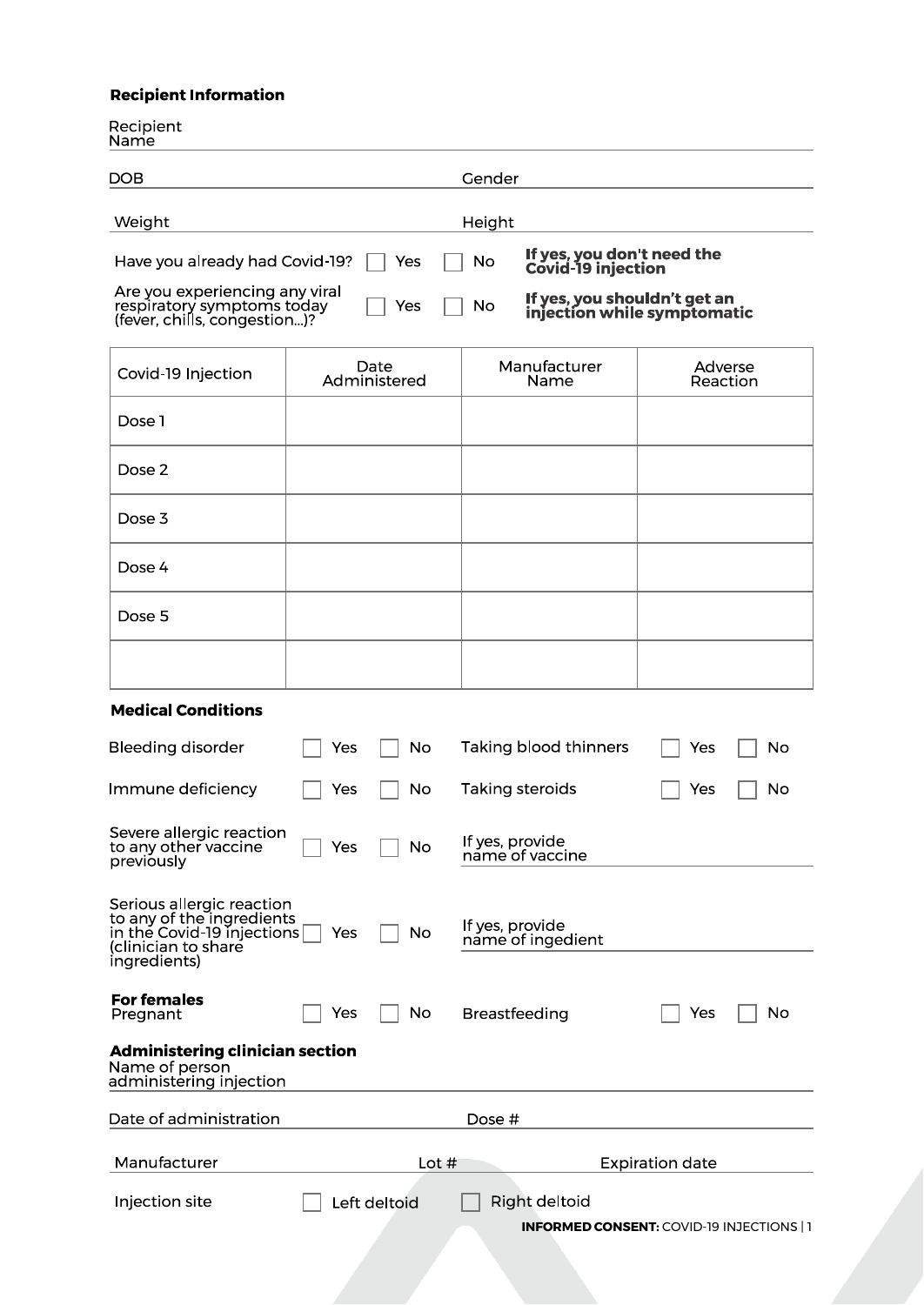# **Information for recipient**

## **Risk from Covid-19**

I understand that the risk of death if infected with SARS-CoV-2 is approximately as shown in the table below for each age group:

| <b>Age Group</b> | <b>Infection Fatality Rate*</b><br>(23/12/2021) | <b>Infection Survival Rate</b> |
|------------------|-------------------------------------------------|--------------------------------|
| $O-19$           | 0.0013%                                         | 100%                           |
| $20 - 29$        | 0.0088%                                         | 99.99%                         |
| 30-39            | 0.021%                                          | 99.98%                         |
| $40 - 49$        | 0.042%                                          | 99.96%                         |
| 50-59            | 0.14%                                           | 99.86%                         |
| 60-69            | 0.65%                                           | 99.35%                         |
| 70-90            | 4%                                              | 96%                            |

*\* Median IFR for 14 countries*

I understand that if I am healthy, my risk is even lower than stated above for my age group as [95%](https://www.cdc.gov/pcd/issues/2021/21_0123.htm#T2_down) of deaths occurred in people with one or more comorbidities. Only high-risk individuals (mostly [people](https://pubmed.ncbi.nlm.nih.gov/32771461/) above 50 with pre-existing health problems) are susceptible to serious illness and potentially death with Covid-19. The [median age](https://swprs.org/studies-on-covid-19-lethality/#age) of death with Covid-19 is similar to that of natural mortality in most countries.

I understand that the persistence of symptoms in high-risk patients following severe illness is common with all respiratory viruses (e.g., [flu\)](https://www.ncbi.nlm.nih.gov/pmc/articles/PMC5596521/). The reporting of long Covid in low-risk groups is more likely to be psychosomatic due to unrealistic expectations of bad outcomes [\(children,](https://www.medrxiv.org/content/10.1101/2021.05.16.21257255v1) [adolescents](https://www.medrxiv.org/content/10.1101/2021.05.11.21257037v1) and [adults\)](https://jamanetwork.com/journals/jamainternalmedicine/fullarticle/2785832). Long Covid is not a concern for low-risk individuals.

# **Risk from the Covid-19 injections**

I understand the potential short-term adverse events associated with the Covid-19 injections include:

| <b>Common Adverse Events</b> | Pain at the injection site<br>Fatigue<br>Headache<br>Muscle pain<br><b>Shivers</b><br>Joint pain<br>Fever |
|------------------------------|-----------------------------------------------------------------------------------------------------------|
|                              | Vomiting                                                                                                  |
|                              | Diarrhoea                                                                                                 |
|                              | Inflammation of the lymph nodes                                                                           |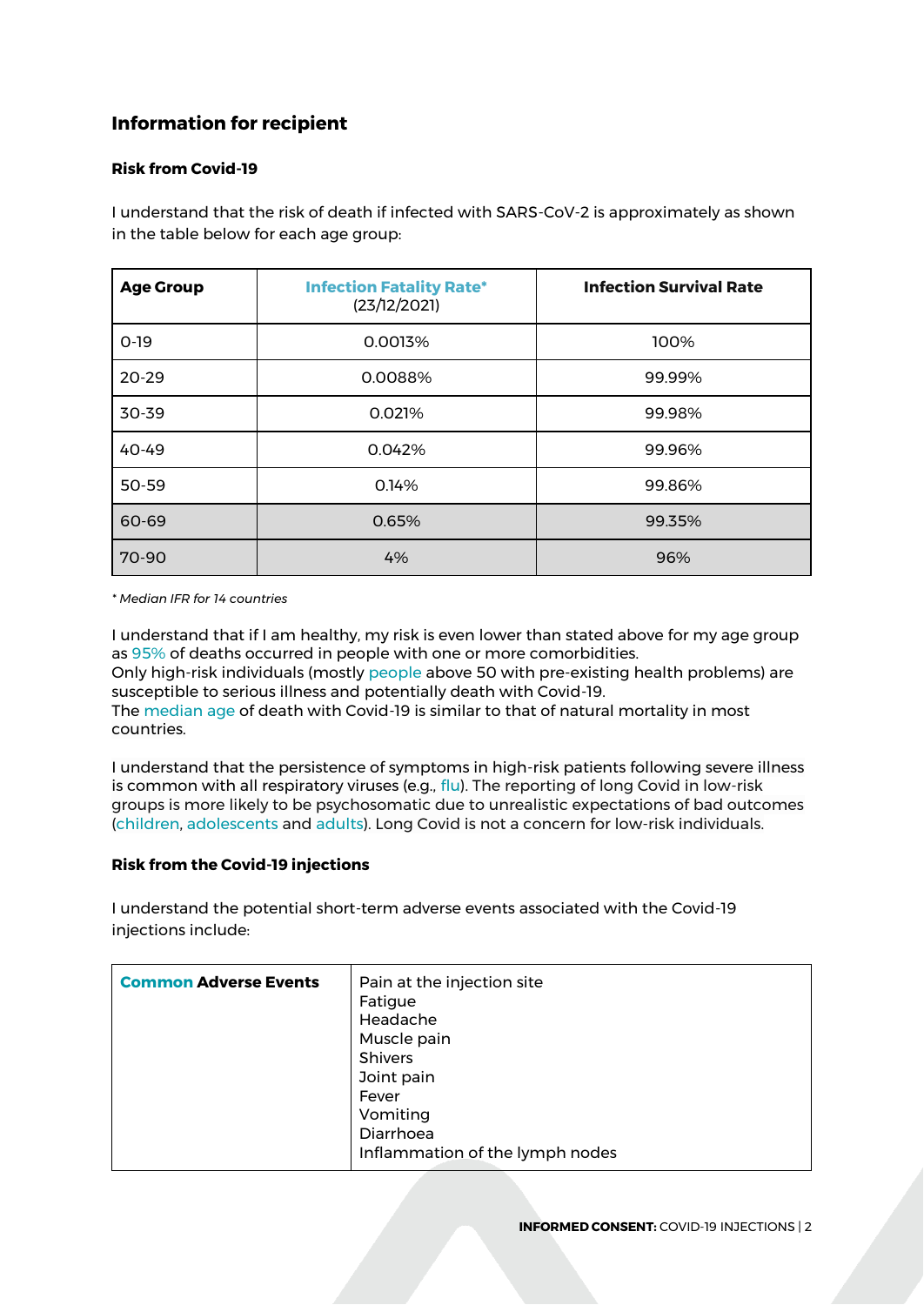| <b>Potential Serious Adverse Events</b> |                                                                                        |  |  |
|-----------------------------------------|----------------------------------------------------------------------------------------|--|--|
| Severe allergic reaction                | swelling in the face, mouth and tongue, difficulty breathing                           |  |  |
| Guillain-Barré syndrome                 | damage to nerves leading to paralysis                                                  |  |  |
| Encephalomyelitis                       | inflammation of the brain and spinal cord                                              |  |  |
| Convulsions                             | uncontrolled muscle contractions                                                       |  |  |
| <b>Seizures</b>                         | uncontrolled electrical disturbance in the brain                                       |  |  |
| Stroke                                  | interruption of blood supply to the brain                                              |  |  |
| Narcolepsy                              | neurological disorder leading to sleep disturbance                                     |  |  |
| Myocarditis                             | inflammation of the heart muscle                                                       |  |  |
| Pericarditis                            | Inflammation of the sac surrounding the heart                                          |  |  |
| <b>Heart attack</b>                     | interruption of blood supply to the heart                                              |  |  |
| Autoimmune disease                      | the immune system attacks the body's own cells                                         |  |  |
| <b>Blood clotting</b>                   | gel-like collection of blood in a vein or artery                                       |  |  |
| Micro-clotting                          | tiny clots that build up and damage tissue and organs                                  |  |  |
| Arthritis                               | inflammation and degeneration of the joints                                            |  |  |
| Thrombocytopenia                        | low platelet count interfering with wound healing and<br>menstrual bleeding            |  |  |
| Spontaneous abortion                    | 61 % of all reported miscarriages in VAERS* occurred within<br>48 hrs of the injection |  |  |
| Death                                   | 60% of all reported deaths in VAERS occurred in the first 8<br>days post vaccination   |  |  |

*\*Vaccine Adverse Events Reporting System*

I understand that there is a more than [1,000%](https://www.youtube.com/watch?v=hN8QEtPQ4BQ) increase in adverse events reporting following the Covid-19 injections compared to all previous vaccines combined in the US vaccine adverse events reporting system [\(VAERS\)](https://www.openvaers.com/covid-data). Underreporting is a well-documented weakness of the VAERS [\(1,](https://digital.ahrq.gov/sites/default/files/docs/publication/r18hs017045-lazarus-final-report-2011.pdf) [2\)](https://link.springer.com/article/10.2165/00002018-200629050-00003). The reported figures may be an underestimation of the true numbers of adverse events.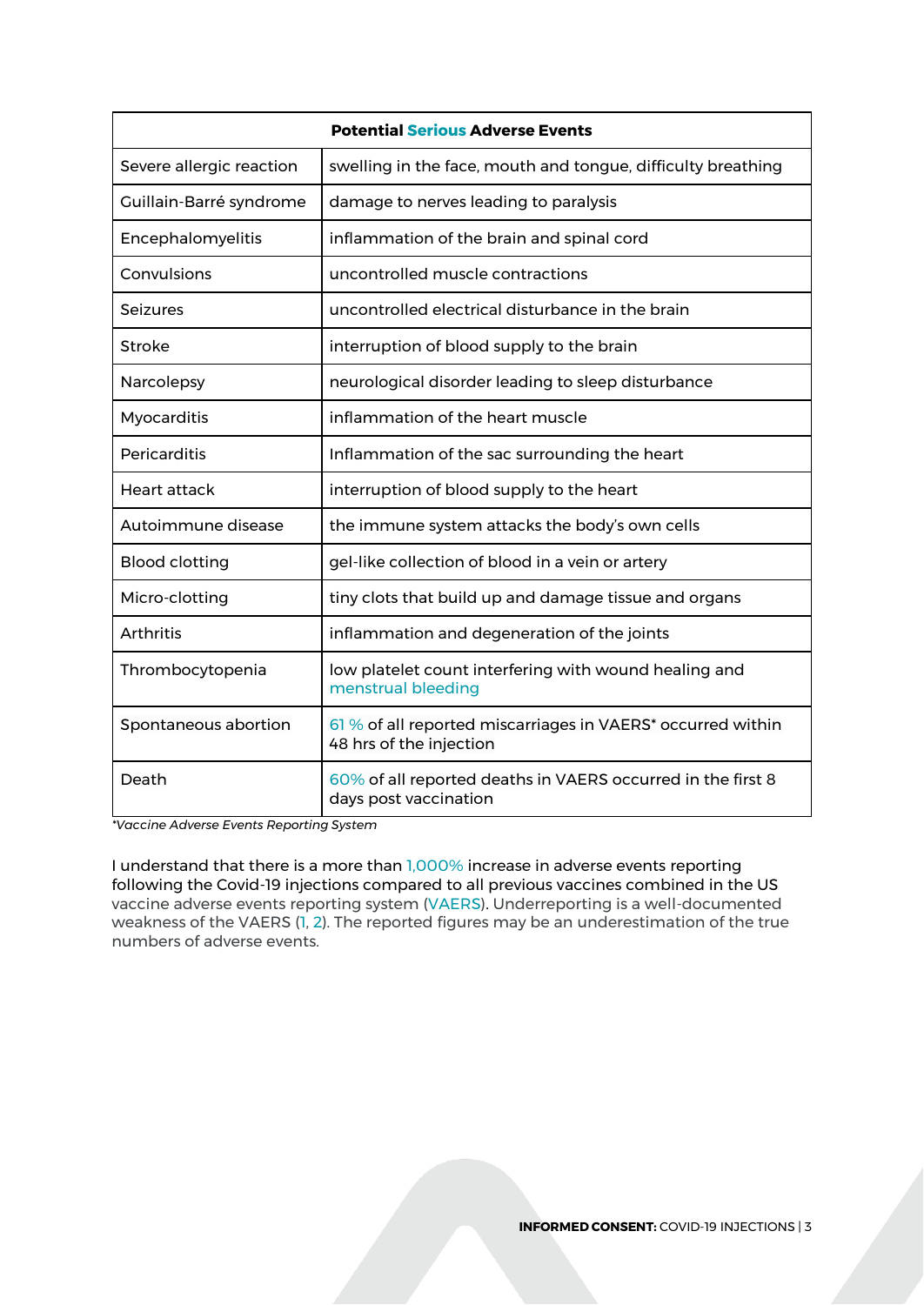

### Total VAERS counts and death counts for the past decade (as of 3 September 2021)

*[Bar Graph Source](https://www.youtube.com/watch?v=hN8QEtPQ4BQ) (at 4:00)*

Number of adverse events reported following Covid-19 injections (as of 17 November 2021):

| <b>Reporting System</b> | <b>Deaths</b> | <b>Reports</b> | <b>Hospitalizations</b> |
|-------------------------|---------------|----------------|-------------------------|
| <b>VAERS</b>            | 8.456         | 643,956        | 39,629                  |
| <b>Yellow card</b>      | 1.768         | 1,261,701      | $\sim$                  |
| <b>EudraVigilance</b>   | 7,803         | 798,955        | $\sim$                  |

I understand that the risk of cardiac adverse events for boys 12-15 years old is [4 to 6 times](https://www.medrxiv.org/content/10.1101/2021.08.30.21262866v1) their risk of Covid-19 hospitalization.

I understand that the risk of myocarditis is 6 [times](https://616ec8f0ea9a150b0a6b9b6e--i-do-not-consent.netlify.app/media/Myocarditis_manuscript_Bret_W.pdf) higher in 15 year- olds following the second dose and that [72%](https://616ec8f0ea9a150b0a6b9b6e--i-do-not-consent.netlify.app/media/Myocarditis_manuscript_Bret_W.pdf) of all myocarditis reports are linked to young people between the ages of 10-30 years.



*[Graph Source](https://www.youtube.com/watch?v=hN8QEtPQ4BQ) (at 11:05)*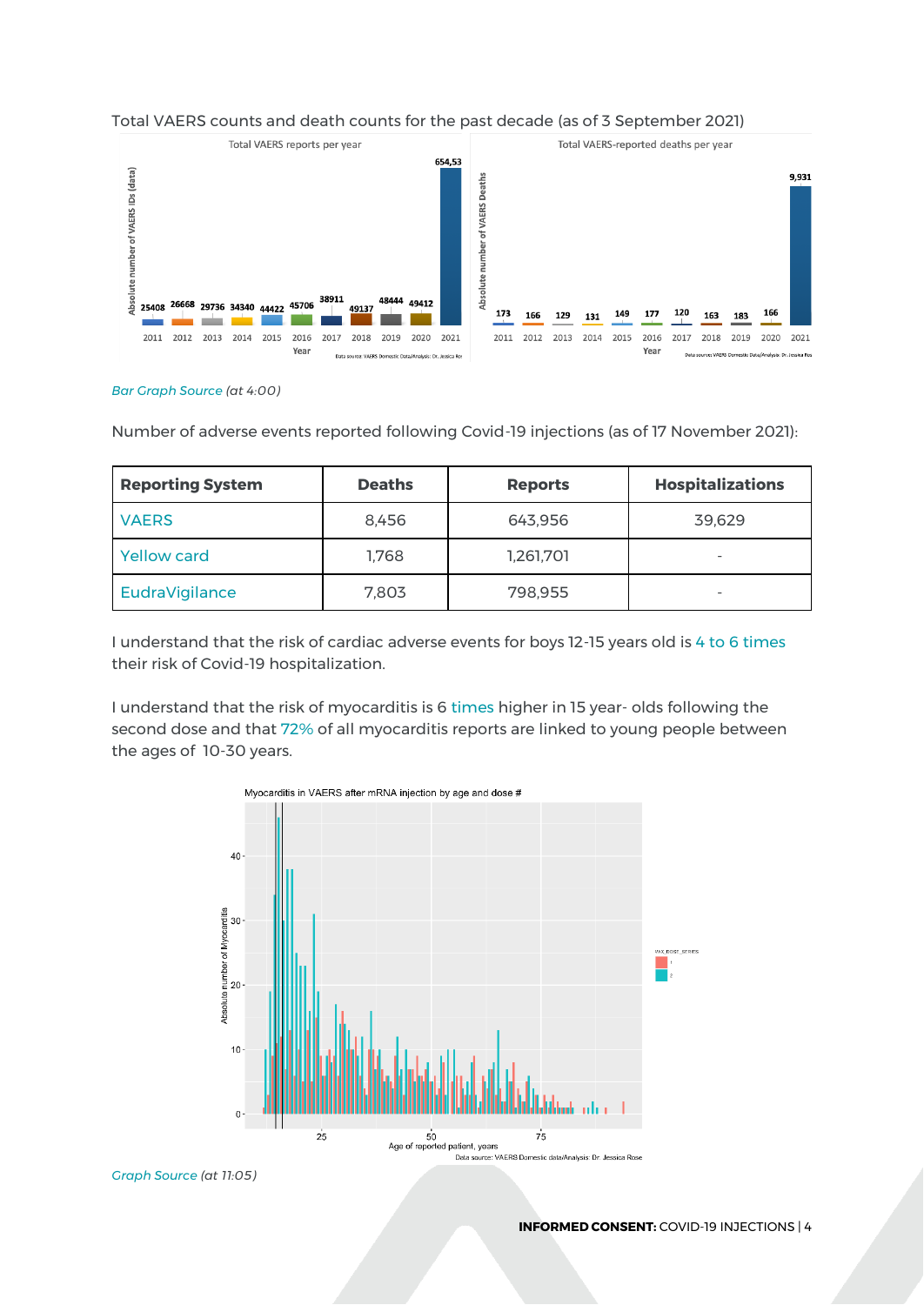I understand that there is no medium or long-term data yet and that such data will be hard to acquire given that the manufacturers eliminated the [control group](https://www.bmj.com/content/374/bmj.n2086) following emergency use authorization (EUA) by administering the vaccine to the control participants.

I understand that the m-RNA in the Covid-19 injections circulates in the [blood](https://academic.oup.com/cid/advance-article/doi/10.1093/cid/ciab465/6279075) and is distributed to different [organs](https://www.canadiancovidcarealliance.org/wp-content/uploads/2021/06/2021-06-15-children_and_covid-19_vaccines_full_guide.pdf) such as the brain, bone marrow, spleen, liver, adrenal glands, ovaries, etc. The m-RNA codes for the spike protein- a biologically active and toxic agent. It can bind to cells in different organs, possibly [leading](https://www.ncbi.nlm.nih.gov/labs/pmc/articles/PMC7827936/) to tissue damage or causing an autoimmune reaction (where the body attacks its own cells because they are showing a foreign marker - the spike protein - on their surface). See references for medical groups raising a variety of concerns about the Covid-19 injections: [\(1,](https://blogs.bmj.com/bmj/2021/05/07/covid-vaccines-for-children-should-not-get-emergency-use-authorization/) [2](https://www.regulations.gov/document/FDA-2021-P-0460-0001)[,](https://www.ukmedfreedom.org/open-letters/ukmfa-urgent-open-letter-to-the-mhra-re-emergency-authorisation-of-the-pfizer-covid-19-vaccine-for-children) [3,](https://www.americasfrontlinedoctors.org/frontline-news/americas-frontline-doctors-files-motion-for-temporary-restraining-order-against-use-of-covid-vaccine-in-children) [4,](https://www.hartgroup.org/wp-content/uploads/2021/05/OpenLetterChildVaccination.pdf) [5](https://www.covil.co.il/covid-19-vaccination-for-children-and-youth-under-16-years/), [6](https://www.canadiancovidcarealliance.org/wp-content/uploads/2021/06/2021-06-15-children_and_covid-19_vaccines_full_guide.pdf), [7,](https://www.ukmedfreedom.org/open-letters/ukmfa-urgent-open-letter-to-the-mhra-re-emergency-authorisation-of-the-pfizer-covid-19-vaccine-for-children) [8,](https://uploads-ssl.webflow.com/5fa5866942937a4d73918723/60e6ed5ee234035c04fd1f94_UKMFA_Open_Letter_Headteachers_Vaccines.pdf) [9,](https://covidrationnel.be/2021/06/26/considerations-sur-la-vaccination-anti-covid-des-enfants-et-des-adolescents/) [10,](https://www.regulations.gov/document/FDA-2021-P-0521-0001) [11,](https://b3d2650e-e929-4448-a527-4eeb59304c7f.filesusr.com/ugd/593c4f_b2acdef3774b4e9ca06e9fae526fd5cd.pdf) [12,](https://www.researchgate.net/publication/351670290_SARS-CoV-2_mass_vaccination_Urgent_questions_on_vaccine_safety_that_demand_answers_from_international_health_agencies_regulatory_authorities_governments_and_vaccine_developers) [13\)](https://www.canadiancovidcarealliance.org/wp-content/uploads/2021/09/Declaration-Final_v5.pdf).

# **Benefits of the Covid-19 injections**

I understand that the manufacturers' efficacy data of the Covid-19 injections in reducing severe illness [\(1,](https://pubmed.ncbi.nlm.nih.gov/33301246/) [2,](https://www.nejm.org/doi/full/10.1056/nejmoa2035389) [3,](https://www.nejm.org/doi/full/10.1056/NEJMoa2101544) [4\)](https://jamanetwork.com/journals/jama/fullarticle/2780562) are not yet replicated by independent scientists. The manufacturers reported the relative risk reduction (RRR- reduction of risk in the group that received the injection compared to the placebo group). This measure doesn't take into account the participants' risk of catching the disease, or their risk of becoming seriously ill with Covid, which is expressed by the absolute risk reduction (ARR). The [ARR](https://www.pandata.org/understanding-relative-risk-reduction-and-absolute-risk-reduction-in-vaccine-trials/) of the Covid-19 injections is much lower than their RRR.

| <b>Vaccine Manufacturer</b> | <b>RRR</b> | <b>ARR</b> |
|-----------------------------|------------|------------|
| Pfizer-BioNTech             | 95%        | 0.84%      |
| Moderna                     | 94%        | $1.2\%$    |
| Gamaleya                    | 90%        | 0.93%      |
| Johnson & Johnson           | 67%        | $1.2\%$    |
| AstraZeneca                 | 67%        | 1.3%       |

I understand that [none](https://www.youtube.com/watch?v=3aZd6aTCAkM) of the controlled trials have demonstrated a reduction in hospitalisation or death from the Covid-19 injections.

# **Disadvantages of the Covid-19 injections**

I understand that the Pfizer, Moderna, Astra-Zeneca, Johnson and Johnson, and Sputnik injections are all gene-based therapies - never tried before in vaccination programs. They are not traditional vaccines that use an inactivated virus or part of a virus. Currently, there are no approved Covid-19 vaccines by any regulatory body available. All the injections being marketed have emergency use authorization (EUA) and have not undergone the complete review process required for full approval. By accepting to take these injections, I am accepting to participate in the clinical trials.

I understand that if I take the injection, I can still get [infected](https://www.science.org/doi/10.1126/science.abm0620) with the virus and [transmit](https://www.medrxiv.org/content/10.1101/2021.10.20.21265137v1) it to others just [as much as](https://www.cdc.gov/mmwr/volumes/70/wr/mm7031e2.htm) and possibly [more](https://papers.ssrn.com/sol3/papers.cfm?abstract_id=3897733) than an unvaccinated person.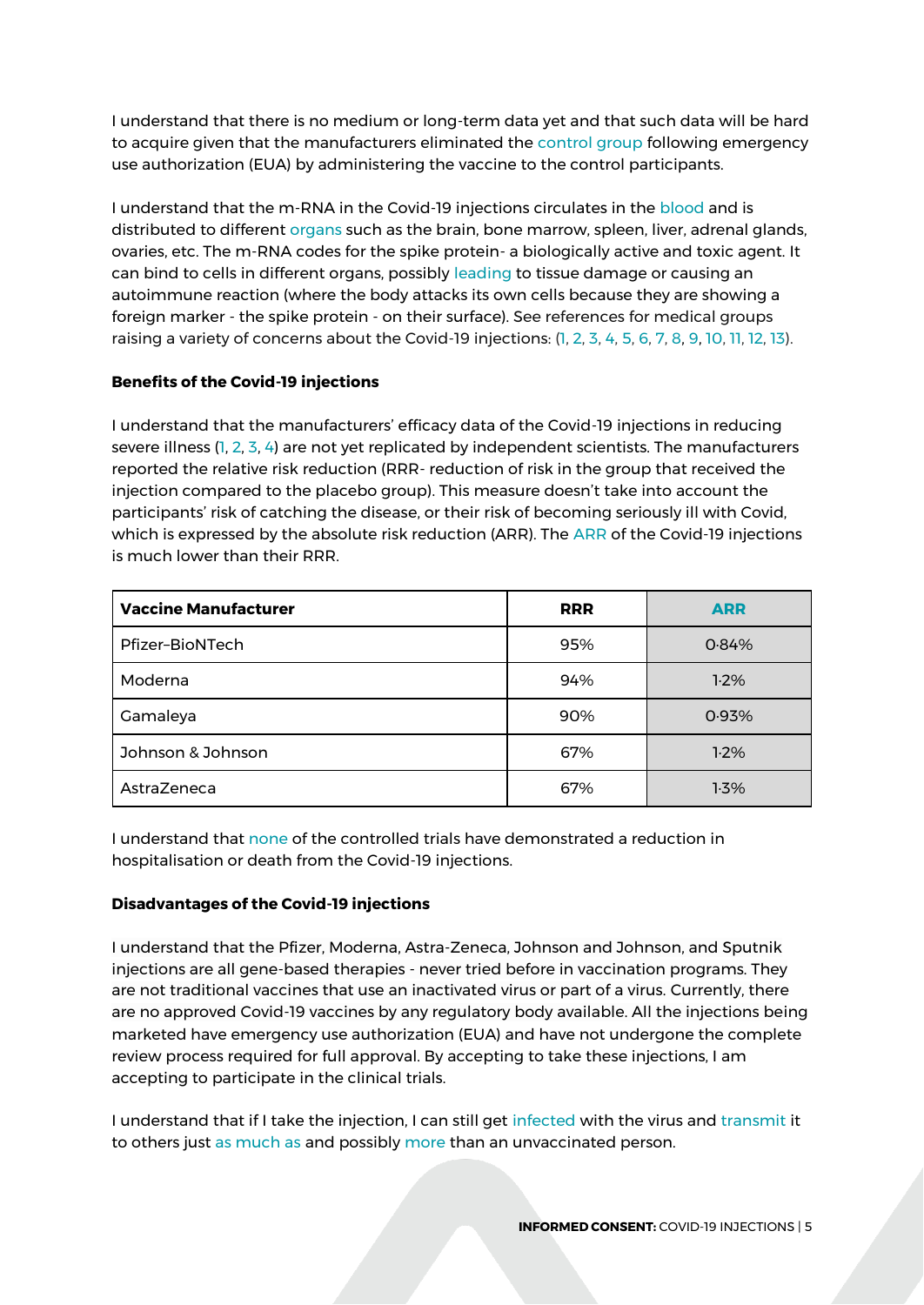I understand that I am likely to experience [reduced immunity](https://www.nature.com/articles/s41586-020-2639-4) for 2 weeks following each injection, which will put me at greater risk of catching the Sars-CoV-2 virus and becoming seriously ill. This may explain the surge in cases and [deaths](https://odysee.com/@CosmicEvent:5/COVID-Deaths-Before-and-After-Vaccination-Programs:4) in several countries following the vaccine rollout.

I understand that I am not contributing to herd immunity by taking the injection as the injection may only provide [limited a](https://www.cdc.gov/mmwr/volumes/70/wr/mm7031e2.htm)n[d](https://www.cdc.gov/mmwr/volumes/70/wr/mm7031e2.htm) [short-term](https://pubmed.ncbi.nlm.nih.gov/34737312/) protection, and booster shots may [not](https://www.scribd.com/document/524998636/s-0140673621020468)  [be effective](https://www.scribd.com/document/524998636/s-0140673621020468) against new variants.



A recent [s](https://www.science.org/doi/10.1126/science.abm0620)[tudy](https://www.science.org/doi/10.1126/science.abm0620) shows that the effectiveness of the Covid-19 injections against infection wanes over time. (Swedish [study](https://papers.ssrn.com/sol3/papers.cfm?abstract_id=3949410) shows that the effectiveness of the Pfizer injections against symptomatic infection drops from 92% at day 15-30 post vaccination to 47% at 4 months, to zero at 7 months).

A cross-country analysis shows that a higher proportion of the population being vaccinated i[s not linked](https://link.springer.com/article/10.1007/s10654-021-00808-7) to a lower Covid-19 case count.

I understand the SARS-CoV-2 virus cannot be eradicated as it is transmitted among [animals](https://www.ncbi.nlm.nih.gov/labs/pmc/articles/PMC8128218/) too and it will remain part of the viral pool that we live with.

**INFORMED CONSENT:** COVID-19 INJECTIONS | 6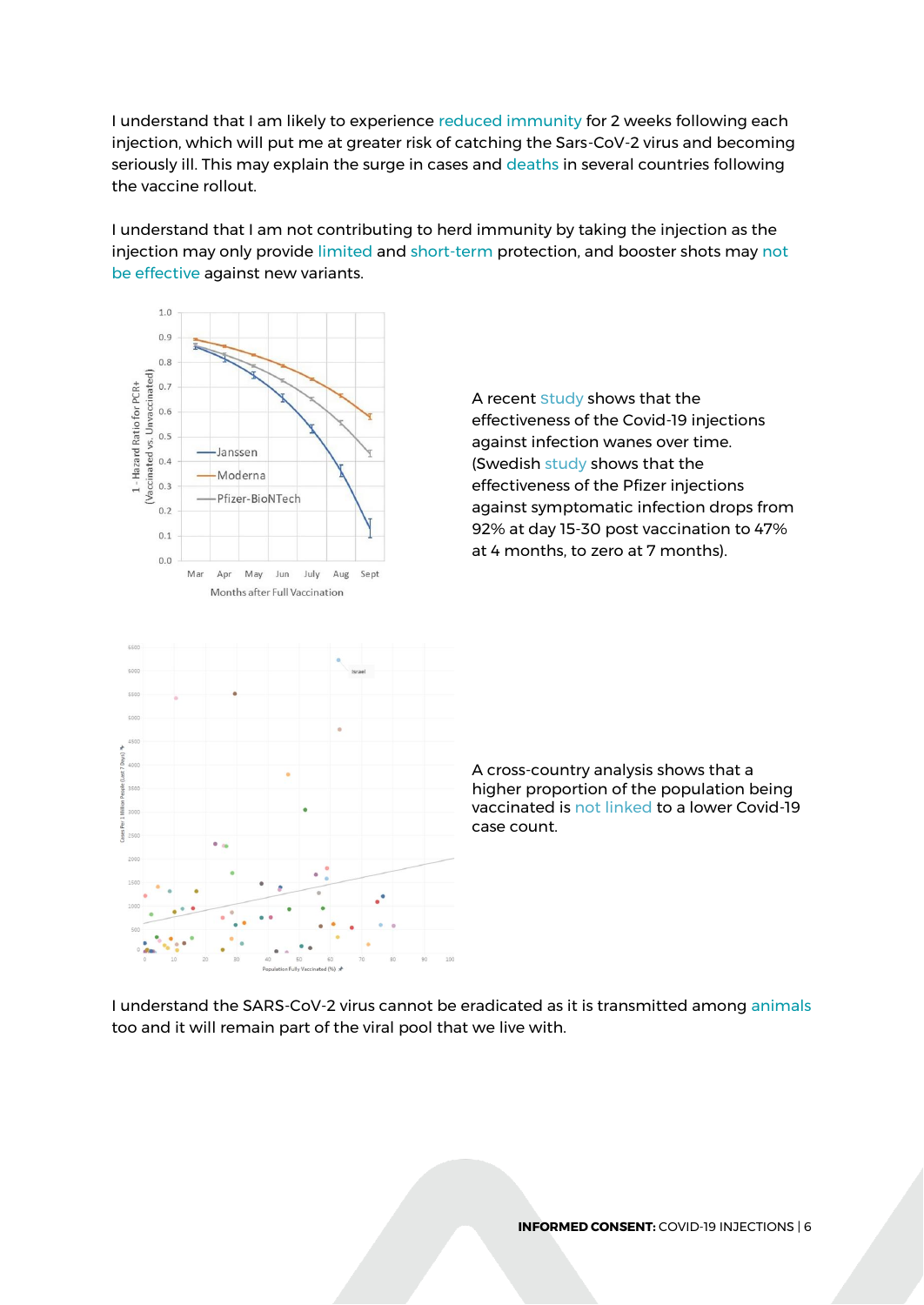### **Available alternative treatment**

I understand that [prophylactic](https://aapsonline.org/CovidPatientTreatmentGuide.pdf) treatment (drugs, such as [Ivermectin,](https://bird-group.org/the-bird-recommendation-on-the-use-of-ivermectin-for-covid-19/) and supplements, such as [Vitamin D,](https://www.thelancet.com/journals/landia/article/PIIS2213-8587(20)30183-2/fulltext?fbclid=IwAR2tfzkbILkYtkRWbyffRouPol3WQ0ChoFNpovM0B8Onl8IAjpdH1I4segE) C and Zinc) is available for high-risk groups to prevent infection or reduce the severity of the illness if infected.

I understand that [early treatment](https://www.pandata.org/infobank-treatments/) has been available to high-risk patients since August 2020. Early treatment is estimated to reduce hospitalisation by [88%](https://ijirms.in/index.php/ijirms/article/view/1100) and deaths by [75%.](https://ijirms.in/index.php/ijirms/article/view/1100)

I understand that safe and effective [repurposed drugs](https://www.pandata.org/repurposed-treatments-for-covid19/) are available to treat hospitalised high-risk patients.

I understand that three [monoclonal antibodies](https://www.covid19treatmentguidelines.nih.gov/therapies/anti-sars-cov-2-antibody-products/anti-sars-cov-2-monoclonal-antibodies/) (lab-produced antibodies designed to bind and neutralize the spike protein present in the Sars-CoV-2 virus) and [convalescent plasma](https://www.covid19treatmentguidelines.nih.gov/therapies/anti-sars-cov-2-antibody-products/convalescent-plasma/) (plasma of Covid-19 recovered patients containing natural antibodies) have been approved under emergency use authorization for the prevention and treatment of Covid-19 in highrisk groups [\(1,](https://www.medrxiv.org/content/10.1101/2021.03.15.21253646v1.full) [2,](https://www.ncbi.nlm.nih.gov/labs/pmc/articles/PMC8479899/) [3,](https://www.jci.org/articles/view/150646) [4\)](https://publichealth.jmir.org/2021/4/e25500/). Including monoclonal antibodies in early treatment has been shown to reduce hospitalisation or death by [70%.](https://investor.regeneron.com/news-releases/news-release-details/phase-3-trial-shows-regen-covtm-casirivimab-imdevimab-antibody)

## **Contraindications**

I understand that the following groups were excluded from the clinical trials: [pregnant](https://www.ncbi.nlm.nih.gov/labs/pmc/articles/PMC7989536/) and [breastfeeding](https://www.ncbi.nlm.nih.gov/labs/pmc/articles/PMC7989536/) women, Covid-19 recovered individuals, people with immunodeficiency disorders, people allergic to one of the components of the vaccines or who have had a prior allergic reaction to any vaccine. Thus there is currently no safety or efficacy data for these subgroups.

I understand that the Covid-19 injections are contraindicated for Covid-19 recovered individuals, as they are likely to experience more adverse events following vaccination than individuals not exposed to the virus [\(1,](https://www.medrxiv.org/content/10.1101/2021.04.15.21252192v1) [2,](https://www.medrxiv.org/content/10.1101/2021.02.26.21252096v1) [3,](https://www.medrxiv.org/content/10.1101/2021.01.29.21250653v1.full.pdf) [4\)](https://www.thelancet.com/journals/eclinm/article/PIIS2589-5370(21)00194-2/fulltext).

I understand that the Covid-19 injections are contraindicated for individuals who have experienced a previous serious allergic reaction to any vaccine or to any ingredient of the vaccine.

I understand that if I am a pregnant woman, my risk of spontaneous abortion may be [higher](https://cf5e727d-d02d-4d71-89ff-9fe2d3ad957f.filesusr.com/ugd/adf864_2bd97450072f4364a65e5cf1d7384dd4.pdf) following the Covid-19 injection than the typical average pregnancy-loss risk. I understand that long-term effects on the fetus are unknown at this time.

I understand that [natural immunity](https://brownstone.org/articles/79-research-studies-affirm-naturally-acquired-immunity-to-covid-19-documented-linked-and-quoted/) is broader and longer-lasting than non-sterilizing and waning [vaccine-induced immunity,](https://brownstone.org/articles/22-studies-and-reports-that-raise-profound-doubts-about-vaccine-efficacy-for-the-general-population/) and that it is the preferred route for low-risk individuals (people under 60 years of age with no comorbidities).

I understand that there are no clinical trials assessing the safety and efficacy of receiving combinations of injections from different manufacturers. There is thus no data on potential harmful interactions.